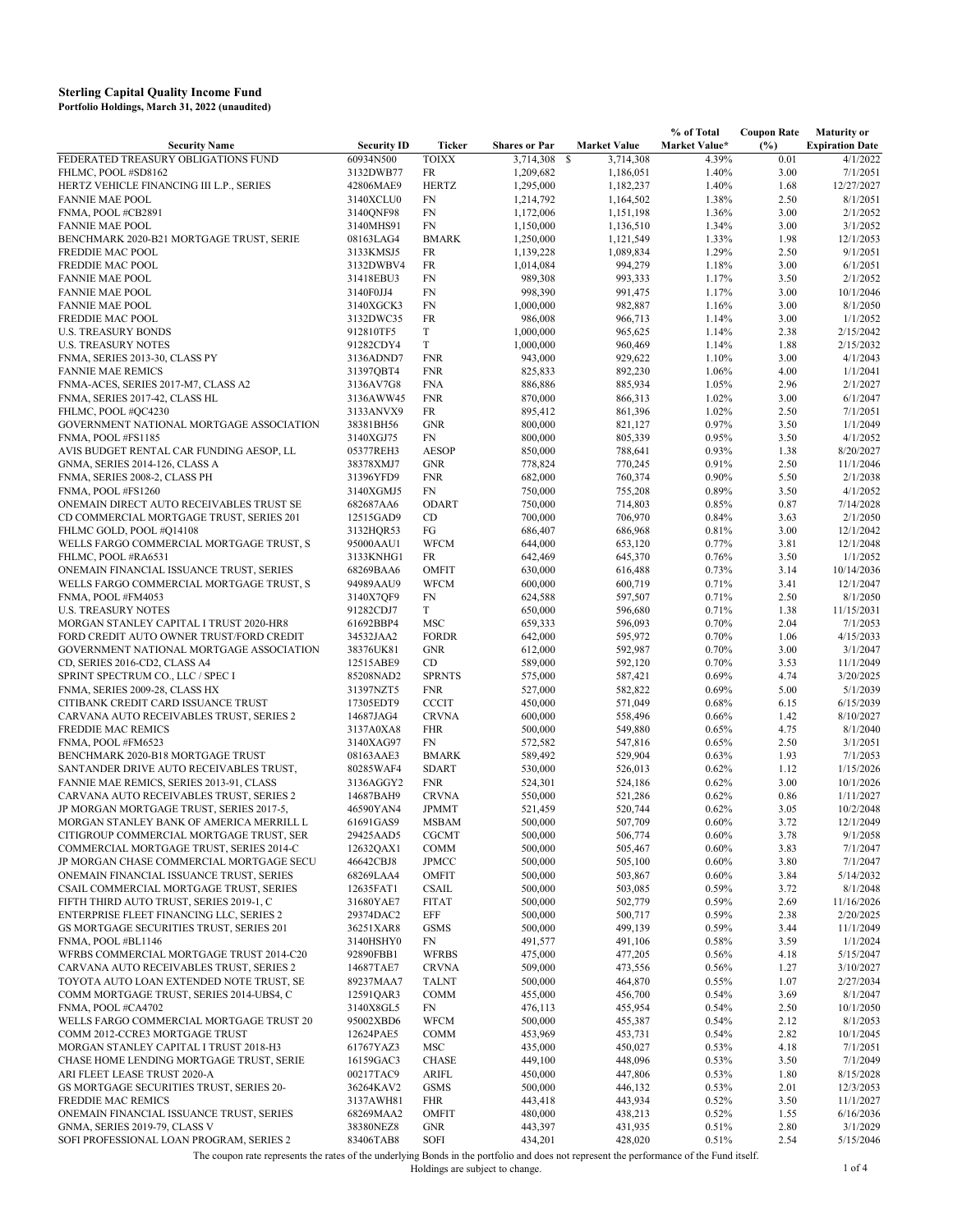|                                          |                    |               |                      |                     | % of Total    | <b>Coupon Rate</b> | <b>Maturity or</b>     |
|------------------------------------------|--------------------|---------------|----------------------|---------------------|---------------|--------------------|------------------------|
| <b>Security Name</b>                     | <b>Security ID</b> | Ticker        | <b>Shares or Par</b> | <b>Market Value</b> | Market Value* | (%)                | <b>Expiration Date</b> |
| FNMA, POOL #CA3294                       | 3140QAUU2          | <b>FN</b>     | 399,740              | 423,560             | 0.50%         | 4.50               | 3/1/2034               |
| FHLMC, POOL #RA5552                      | 3133KMEZ4          | FR            | 427,785              | 419,679             | 0.50%         | 3.00               | 7/1/2051               |
| FREDDIE MAC REMICS, SERIES 5115, CLASS G | 3137H0WB0          | <b>FHR</b>    | 428,978              | 412,858             | 0.49%         | 2.50               | 9/1/2050               |
| CITIGROUP COMMERCIAL MORTGAGE TRUST, SER | 17321RAH9          | <b>CGCMT</b>  | 405,000              | 412,765             | 0.49%         | 4.54               | 11/1/2046              |
| AMERICREDIT AUTOMOBILE RECEIVABLES TRUST | 03066KAG5          | <b>AMCAR</b>  | 407,000              | 408,595             | 0.48%         | 2.74               | 4/18/2025              |
| FANNIE MAE REMICS, SERIES 2011-131, CLAS | 3136A2M67          | <b>FNR</b>    | 380,000              | 403,092             | 0.48%         | 4.50               | 12/1/2041              |
| FNMA, POOL #FM7346                       | 3140XBEU0          | ${\rm FN}$    | 402,841              | 395,021             | 0.47%         | 3.00               | 5/1/2051               |
| CHESAPEAKE FUNDING II, LLC               | 165183CP7          | <b>CFII</b>   | 405,428              | 394,520             | 0.47%         | 0.47               | 4/15/2033              |
| AMERICREDIT AUTOMOBILE RECEIVABLES TRUST | 03066RAD7          | <b>AMCAR</b>  | 405,000              | 387,548             | 0.46%         | 0.69               | 1/19/2027              |
| FORD CREDIT AUTO OWNER TRUST, SERIES 202 | 345285AA8          | <b>FORDR</b>  | 415,000              | 386,995             | 0.46%         | 1.53               | 5/15/2034              |
| ENTERPRISE FLEET FINANCING 2021-3, LLC   | 29373MAC3          | EFF           | 410,000              | 386,826             | 0.46%         | 1.22               | 8/20/2027              |
| FREDDIE MAC REMICS                       | 3137AKHT1          | <b>FHR</b>    | 375,530              | 377,447             | 0.45%         | 3.50               | 1/1/2042               |
| FNMA, POOL #FM4055                       | 3140X7QH5          | FN            | 390,315              | 373,866             | 0.44%         | 2.50               | 8/1/2050               |
| CITIGROUP COMMERCIAL MORTGAGE TRUST 2013 | 17321JAD6          | <b>CGCMT</b>  | 365,000              | 371,161             | 0.44%         | 4.37               | 9/1/2046               |
| FHLMC, POOL #RA5549                      | 3133KMEW1          | FR            | 365,890              | 367,800             | 0.43%         | 3.50               | 7/1/2051               |
| UBS-BARCLAYS COMMERCIAL MORTGAGE TRUST 2 | 90349DAD4          | <b>UBSBB</b>  | 365,585              | 366,111             | 0.43%         | 3.09               | 8/1/2049               |
| FNNA, POOL #MA4334                       | 31418DY89          | FN            | 372,842              | 360,892             | 0.43%         | 2.50               | 5/1/2041               |
| BX COMMERCIAL MORTGAGE TRUST, SERIES 202 | 05610HAC7          | BX            | 367,000              | 359,422             | 0.43%         | 1.62               | 2/15/2039              |
| COMM MORTGAGE TRUST, SERIES 2014-CR15, C | 12591RBA7          | <b>COMM</b>   | 350,000              | 354,855             | 0.42%         | 4.07               | 2/1/2047               |
| ENTERPRISE FLEET FUNDING 2021-1 LLC      | 29374EAC0          | EFF           | 375,000              | 353,152             | 0.42%         | 0.70               | 12/21/2026             |
| <b>GREATAMERICA LEASING RECEIVABLES</b>  | 39154TBJ6          | GALC          | 360,000              | 351,186             | 0.42%         | 0.34               | 8/15/2024              |
| JP MORGAN CHASE COMMERCIAL MORTGAGE SECU | 46639YAQ0          | <b>JPMCC</b>  | 350,000              | 349,744             | 0.41%         | 2.96               | 4/1/2046               |
| FNMA, POOL #CB2170                       | 3140QMMU5          | <b>FN</b>     | 352,312              | 345,350             | 0.41%         | 3.00               | 11/1/2051              |
| FNMA, SERIES 2017-26, CLASS CD           | 3136AWCJ4          | <b>FNR</b>    | 342,981              | 345,336             | 0.41%         | 3.50               | 1/1/2043               |
| FNMA, POOL #CA7939                       | 3140QFZD4          | FN            | 348,012              | 344,543             | 0.41%         | 2.50               | 11/1/2035              |
| FREDDIE MAC REMICS                       | 3137ASP65          | <b>FHR</b>    | 338,000              | 329,244             | 0.39%         | 3.00               | 8/1/2042               |
| FRESB 2017-SB36 MORTGAGE TRUST           | 35802YAJ0          | <b>FRESB</b>  | 338,358              | 325,816             | 0.39%         | 2.88               | 7/1/2027               |
| FREDDIE MAC REMICS, SERIES 4650, CLASS B | 3137BUQL5          | <b>FHR</b>    | 311,107              | 313,784             | 0.37%         | 3.50               | 5/1/2043               |
| WF-RBS COMMERCIAL MORTGAGE TRUST, SERIES | 92939HAY1          | <b>WFRBS</b>  | 302,000              | 306,204             | 0.36%         | 3.92               | 10/1/2057              |
| BX COMMERCIAL MORTGAGE TRUST, SERIES 202 | 12434FAG2          | BX            | 313,000              | 305,926             | 0.36%         | 1.87               | 12/15/2038             |
| GS MORTGAGE SECURITIES TRUST, SERIES 201 | 36198FAE2          | <b>GSMS</b>   | 300,000              | 304,541             | 0.36%         | 4.24               | 8/1/2046               |
| WELLS FARGO COMMERCIAL MORTGAGE TRUST, S | 95000YAY1          | <b>WFCM</b>   | 300,000              | 303,103             | 0.36%         | 3.58               | 10/1/2050              |
| WFRBS COMMERCIAL MORTGAGE TRUST 2012-C10 | 92890NAU3          | <b>WFRBS</b>  | 302,000              | 301,901             | 0.36%         | 2.88               | 12/1/2045              |
| MORGAN STANLEY BANK OF AMERICA MERRILL L | 61764PBU5          | <b>MSBAM</b>  | 300,167              | 301,158             | 0.36%         | 3.53               | 12/1/2047              |
| AVIS BUDGET RENTAL CAR FUNDING AESOP, LL | 05377RCU6          | <b>AESOP</b>  | 300,000              | 301,117             | 0.36%         | 2.97               | 3/20/2024              |
| SANTANDER DRIVE AUTO RECEIVABLES TRUST 2 | 80286WAE6          | <b>SDART</b>  | 300,000              | 299,228             | 0.35%         | 0.73               | 3/17/2025              |
| BBCMS MORTGAGE TRUST 2020-C7             | 05492VAF2          | <b>BBCMS</b>  | 325,000              | 295,802             | 0.35%         | 2.04               | 4/1/2053               |
| SANTANDER DRIVE AUTO RECEIVABLES TRUST 2 | 80285WAE7          | <b>SDART</b>  | 295,597              | 295,128             | 0.35%         | 0.69               | 3/17/2025              |
| FHLMC, POOL #QA4396                      | 31339U3D0          | FR            | 306,401              | 293,694             | 0.35%         | 2.50               | 11/1/2049              |
| FANNIE MAE REMICS SERIES 2011-74 CLASS Q | 3136A0LG0          | <b>FNR</b>    | 281,082              | 289,136             | 0.34%         | 4.50               | 11/1/2040              |
| CHESAPEAKE FUNDING II LLC                | 165183CJ1          | CFII          | 289,710              | 287,405             | 0.34%         | 0.87               | 8/15/2032              |
| FREDDIE MAC REMICS                       | 3137ASTQ7          | <b>FHR</b>    | 300,000              | 285,774             | 0.34%         | 2.50               | 8/1/2042               |
| OPG TRUST 2021-PORT                      | 67118AAJ4          | <b>OPG</b>    | 300,000              | 284,179             | 0.34%         | 1.23               | 10/15/2036             |
| ENTERPRISE FLEET FINANCING, LLC, SERIES  | 29374YAC6          | EFF           | 300,000              | 278,653             | 0.33%         | 0.74               | 5/20/2027              |
| <b>U.S. TREASURY BONDS</b>               | 912810TB4          | T             | 315,000              | 276,117             | 0.33%         | 1.88               | 11/15/2051             |
| BX COMMERCIAL MORTGAGE TRUST, SERIES 202 | 05609QAE6          | BX            | 277,000              | 272,691             | 0.32%         | 1.90               | 11/15/2038             |
| WELLS FARGO COMMERCIAL MORTGAGE TRUST, S | 95002UAJ0          | <b>WFCM</b>   | 300,000              | 271,224             | 0.32%         | 2.09               | 7/1/2053               |
| MED TRUST, SERIES 2021-MDLN, CLASS C     | 58403YAN6          | <b>MED</b>    | 274,000              | 268,577             | 0.32%         | 2.20               | 11/15/2038             |
| FHLMC, SERIES 219, CLASS PO              | 3128CVVZ4          | <b>FHS</b>    | 295,029              | 268,214             | 0.32%         |                    | 3/1/2032               |
| BX TRUST, SERIES 2021-RISE, CLASS C      | 12434EAE0          | BX            | 275,000              | 267,763             | 0.32%         | 1.85               | 11/15/2036             |
| COMMERCIAL MORTGAGE TRUST, SERIES 2014-C | 12592LBJ0          | <b>COMM</b>   | 266,000              | 267,221             | 0.32%         | 3.59               | 11/1/2047              |
| COMM MORTGAGE TRUST, SERIES 2015-CR23, C | 12593AAX3          | <b>COMM</b>   | 263,535              | 263,385             | 0.31%         | 2.85               | 5/1/2048               |
| FHLMC, POOL #ZT1107                      | 3132ADGQ5          | FR            | 255,011              | 260,606             | 0.31%         | 3.50               | 3/1/2043               |
| BX MORTGAGE TRUST, SERIES 2021-PAC, CLAS | 05609PAJ7          | BX            | 270,000              | 259,520             | 0.31%         | 1.50               | 10/15/2036             |
| BX COMMERCIAL MORTGAGE TRUST, SERIES 202 | 05609CAJ6          | BX            | 269,000              | 258,354             | 0.31%         | 1.57               | 10/15/2036             |
| FNMA POOL # FN CA6097                    | 3140QDX33          | FN            | 255,489              | 256,401             | 0.30%         | 3.50               | 6/1/2050               |
| AMERICAN TOWER TRUST #1                  | 03027WAK8          | <b>AMETOW</b> | 250,000              | 253,084             | 0.30%         | 3.65               | 3/23/2028              |
| COMM 2017-COR2 MORTGAGE TRUST            | 12595EAD7          | <b>COMM</b>   | 250,000              | 251,081             | 0.30%         | 3.51               | 9/1/2050               |
| FNMA, POOL #CA6421                       | 3140QED33          | FN            | 251,985              | 247,259             | 0.29%         | 3.00               | 7/1/2050               |
| ELP COMMERCIAL MORTGAGE TRUST, SERIES 20 | 26863LAG9          | ELP           | 251,000              | 245,655             | 0.29%         | 1.72               | 11/15/2036             |
| SMR 2022-IND MORTGAGE TRUST              | 78458MAA2          | <b>SMR</b>    | 245,006              | 242,591             | 0.29%         | 1.95               | 2/15/2039              |
| FNMA, POOL #CA6422                       | 3140QED41          | ${\rm FN}$    | 246,683              | 241,791             | 0.29%         | 3.00               | 7/1/2050               |
| FHLMC, POOL #ZA2378                      | 31329KUB8          | FR            | 231,475              | 234,557             | 0.28%         | 3.50               | 5/1/2035               |
| AMERICREDIT AUTOMOBILE RECEIVABLES TRUST | 03066KAF7          | <b>AMCAR</b>  | 230,000              | 230,723             | 0.27%         | 2.54               | 7/18/2024              |
| BANK 2020-BNK29, SERIES 20-BN29, CLASS A | 06541TBF5          | <b>BANK</b>   | 250,000              | 224,712             | 0.27%         | 2.00               | 11/1/2053              |
| AMERICREDIT AUTOMOBILE RECEIVABLES TRUST | 03066PAD1          | <b>AMCAR</b>  | 230,000              | 223,600             | 0.26%         | 0.76               | 12/18/2025             |
| BX COMMERCIAL MORTGAGE TRUST SERIES 2021 | 05609KAE9          | ВX            | 223,496              | 218,164             | 0.26%         | 1.59               | 10/15/2036             |
| FREDDIE MAC REMICS, SERIES 3815, CLASS T | 3137A6ED0          | <b>FHR</b>    | 200,000              | 214,690             | 0.25%         | 4.50               | 2/1/2041               |
| WHEELS SPV 2 LLC, SERIES 2020-1A, CLASS  | 96328DBU7          | <b>WHLS</b>   | 215,000              | 208,315             | 0.25%         | 0.62               | 8/20/2029              |
| WELLS FARGO COMMERCIAL MORTGAGE TRUST 20 | 95002RAX6          | <b>WFCM</b>   | 220,800              | 206,544             | 0.24%         | 2.45               | 6/1/2053               |
| WF-RBS COMMERCIAL MORTGAGE TRUST, SERIES | 92936YAE1          | <b>WFRBS</b>  | 200,000              | 200,023             | 0.24%         | 3.66               | 8/1/2045               |
| FANNIE MAE REMICS, SERIES 2003-21, CLASS | 31392JY60          | <b>FNR</b>    | 192,600              | 196,318             | 0.23%         | 4.00               | 3/1/2033               |
| WF-RBS COMMERCIAL MORTGAGE TRUST, SERIES | 92936TAB8          | <b>WFRBS</b>  | 196,485              | 196,253             | 0.23%         | 3.43               | 6/1/2045               |
| AVIS BUDGET RENTAL CAR FUNDING AESOP, LL | 05377RDQ4          | <b>AESOP</b>  | 200,000              | 194,593             | 0.23%         | 2.36               | 3/20/2026              |
| JP MORGAN CHASE COMMERCIAL MORTGAGE SECU | 46635TAU6          | JPMCC         | 196,691              | 192,175             | 0.23%         | 5.01               | 2/1/2046               |

The coupon rate represents the rates of the underlying Bonds in the portfolio and does not represent the performance of the Fund itself.<br>2 of 4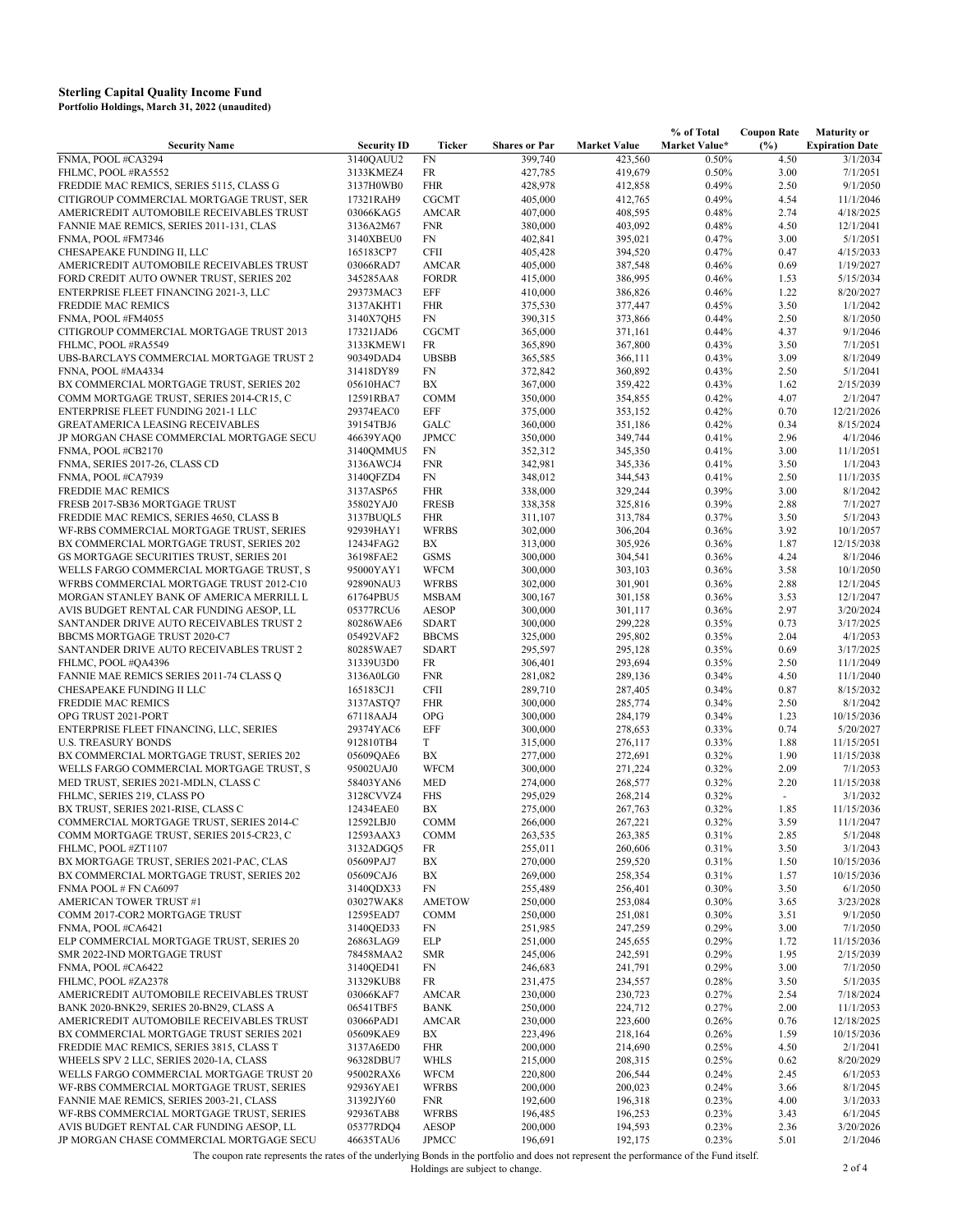| <b>Security Name</b>                                                   | <b>Security ID</b>     | Ticker                   | <b>Shares or Par</b> | <b>Market Value</b> | Market Value*  | (%)          | <b>Expiration Date</b> |
|------------------------------------------------------------------------|------------------------|--------------------------|----------------------|---------------------|----------------|--------------|------------------------|
| FHLMC, POOL #ZJ3508                                                    | 3131XJ3R1              | FR                       | 187,105              | 191,237             | 0.23%          | 3.50         | 8/1/2042               |
| JP MORGAN CHASE COMMERCIAL MORTGAGE SECU                               | 46645UAT4              | <b>JPMCC</b>             | 185,000              | 187,829             | 0.22%          | 3.65         | 12/1/2049              |
| FHLMC, POOL #ZL8964                                                    | 3131XQ5Z5              | FR                       | 179,907              | 183,636             | 0.22%          | 3.50         | 1/1/2045               |
| FREDDIE MAC REMICS                                                     | 3137ATHV7              | <b>FHR</b>               | 195,000              | 182,813             | 0.22%          | 1.50         | 8/1/2027               |
| FNMA, POOL #AJ1717                                                     | 3138AS4B5              | FN                       | 171,393              | 179,472             | 0.21%          | 4.00         | 9/1/2041               |
| FNMA, POOL #CA0833                                                     | 3140Q74T1              | FN                       | 175,319              | 177,137             | 0.21%          | 3.50         | 12/1/2047              |
| SAXON ASSET SECURITIES TRUST, SERIES 200                               | 805564QV6              | <b>SAST</b>              | 174,570              | 173,050             | 0.20%          | 1.36         | 12/26/2034             |
| <b>FREDDIE MAC REMICS</b>                                              | 3137A6R38              | <b>FHR</b>               | 166,139              | 171,658             | 0.20%          | 4.50         | 5/1/2040               |
| FHLMC, SERIES 4173, CLASS NB                                           | 3137B0HP2              | <b>FHR</b>               | 171,186              | 170,980             | 0.20%          | 3.00         | 3/1/2043               |
| FREDDIE MAC POOL # FR ZA2461                                           | 31329KWW0              | FR                       | 160,134              | 166,039             | 0.20%          | 4.00         | 5/1/2037               |
| JP MORGAN CHASE COMMERCIAL MORTGAGE SECU                               | 46640JAR8              | <b>JPMCC</b>             | 164,218              | 165,884             | 0.20%          | 3.99         | 1/1/2046               |
| FNMA, POOL #AS4552                                                     | 3138WEBW8              | <b>FN</b>                | 158,087              | 161,233             | 0.19%          | 3.50         | 3/1/2045               |
| ARI FLEET LEASE TRUST, SERIES 2021-A, CL                               | 00217FAC9              | <b>ARIFL</b>             | 170,000              | 160,800             | 0.19%          | 0.68         | 3/15/2030              |
| FNMA, SERIES 2016-85, CLASS GA                                         | 3136AUBX8              | <b>FNR</b>               | 163,216              | 159,695             | 0.19%          | 2.50         | 10/1/2045              |
| FHLMC, SERIES 2768, CLASS PC                                           | 31394TAD7              | <b>FHR</b>               | 156,474              | 158,464             | 0.19%          | 4.00         | 3/1/2034               |
| FNMA, POOL #AL7487                                                     | 3138EQJ94              | FN                       | 150,025              | 156,326             | 0.18%          | 4.00         | 10/1/2045              |
| COMM 2014-UBS2 MORTGAGE TRUST, CLASS A5                                | 12591UAF0              | <b>COMM</b>              | 153,000              | 154,771             | 0.18%          | 3.96         | 3/1/2047               |
| FNMA, POOL #MA2158                                                     | 31418BMG8              | FN                       | 145,433              | 154,413             | 0.18%          | 4.50         | 1/1/2045               |
| MORGAN STANLEY CAPITAL I TRUST, SERIES 2                               | 61690YBU5              | <b>MSC</b>               | 149,000              | 147,234             | 0.17%          | 3.05         | 11/1/2049              |
| MASTR ALTERNATIVE LOANS TRUST, SERIES 20                               | 576434FK5              | MALT                     | 147,642              | 147,151             | 0.17%          | 5.50         | 6/1/2033               |
| FHLMC, POOL #ZT1164                                                    | 3132ADJH2              | FR                       | 142,508              | 145,613             | 0.17%          | 3.50         | 3/1/2045               |
| FNMA POOL # FN BA6574                                                  | 3140EBJU6              | FN                       | 140,330              | 141,831             | 0.17%          | 3.00         | 1/1/2031               |
| FNMA, POOL #MA2127                                                     | 31418BLH7              | FN                       | 135,223              | 141,214             | 0.17%          | 4.00         | 12/1/2044              |
| AEGIS ASSET BACKED SECURITIES TRUST, SER                               | 00764MHC4              | <b>AABST</b>             | 141,132              | 140,766             | 0.17%          | 1.16         | 12/25/2035             |
| GREATAMERICA LEASING RECEIVABLES                                       | 39154TBK3              | GALC                     | 145,000              | 137,335             | 0.16%          | 0.55         | 12/15/2026             |
| JP MORGAN CHASE COMMERCIAL MORTGAGE SECU                               | 46637WAD5              | <b>JPMCC</b>             | 132,662              | 132,741             | 0.16%          | 3.48         | 6/1/2045               |
| FREDDIE MAC REMICS, SERIES 4215, CLASS L                               | 3137B34U9              | <b>FHR</b>               | 134,891              | 132,056             | 0.16%          | 2.00         | 7/1/2041               |
| FREDDIE MAC POOL # FR QA6230                                           | 3133A04P6              | FR                       | 134,050              | 131,919             | 0.16%          | 3.00         | 1/1/2050               |
| FNMA, POOL # BE2329                                                    | 3140FMST4              | FN                       | 131,382              | 130,466             | 0.15%          | 3.00         | 2/1/2047               |
| FNMA, POOL #AH4008                                                     | 3138A5N24              | FN                       | 123,883              | 129,673             | 0.15%          | 4.00         | 3/1/2041               |
| FNMA, POOL #AB4701                                                     | 31417B6K8              | FN                       | 127,443              | 129,537             | 0.15%          | 3.50         | 6/1/2042               |
| FHLMC, SERIES 3042, CLASS PZ                                           | 31396A5J9              | <b>FHR</b>               | 105,642              | 129,479             | 0.15%          | 5.75         | 9/1/2035               |
| FHLMC, SERIES 3440, CLASS EM                                           | 31397T2X9              | <b>FHR</b>               | 115,796              | 122,185             | 0.14%          | 5.00         | 4/1/2038               |
| FNMA, POOL #BJ9608                                                     | 3140HBVA3              | FN                       | 116,820              | 117,549             | 0.14%          | 3.50         | 9/1/2049               |
| FREDDIE MAC REMICS, SERIES 4160, CLASS H                               | 3137AXUF8              | <b>FHR</b>               | 119,000              | 117,328             | 0.14%          | 2.50         | 12/1/2032              |
| FHLMC, POOL #ZM5123                                                    | 3131XYVQ9              | FR                       | 115,511              | 117,123             | 0.14%          | 3.50         | 12/1/2047              |
| FNMA, POOL #MA2808                                                     | 31418CDN1              | FN                       | 109,983              | 114,413             | 0.14%          | 4.00         | 11/1/2046              |
| FHLMC, POOL #ZM1015                                                    | 3131XUDU8              | FR                       | 109,139              | 113,179             | 0.13%          | 4.00         | 4/1/2046               |
| FNMA, POOL #AI5595                                                     | 3138AKGD5              | FN                       | 104,849              | 112,823             | 0.13%          | 5.00         | 7/1/2041               |
| FHLMC, POOL #ZS4646                                                    | 3132A5ET8              | FR                       | 107,304              | 106,794             | 0.13%          | 3.00         | 1/1/2046               |
| CFCRE COMMERCIAL MORTGAGE TRUST, SERIES                                | 12532BAD9              | <b>CFCRE</b>             | 100,000              | 101,598             | 0.12%          | 3.84         | 12/1/2054              |
| MORGAN STANLEY BAML TRUST, SERIES 2014-C                               | 61763XAE6              | <b>MSBAM</b>             | 100,000              | 101,357             | 0.12%          | 3.92         | 10/1/2047              |
| FHLMC, SERIES 2485, CLASS WG                                           | 31392TAU1              | <b>FHR</b>               | 85,910               | 93,055              | 0.11%          | 6.00         | 8/1/2032               |
| FHLMC, POOL #ZJ0811                                                    | 3131WQ3U9              | FR                       | 84,677               | 88,658              | 0.10%          | 4.00         | 12/1/2040              |
| FNMA, POOL #AH5646                                                     | 3138A7HY7              | FN                       | 85,726               | 87,506              | 0.10%          | 3.50         | 2/1/2041               |
| GS MORTGAGE SECURITIES TRUST, SERIES 201                               | 36253GAE2              | <b>GSMS</b>              | 85,000               | 85,713              | 0.10%          | 3.93         | 9/1/2047               |
| FNMA, POOL #CA1711                                                     | 3140Q83V5              | FN                       | 81,855               | 85,188              | 0.10%          | 4.50         | 5/1/2048               |
| <b>FANNIE MAE POOL</b>                                                 | 3140FVUY0              | FN                       | 80,150               | 82,855              | 0.10%          | 4.00         | 5/1/2047               |
| FNMA, POOL# 984277                                                     | 31415MM28              | FN                       | 74,162               | 81,425              | 0.10%          | 5.50         | 6/1/2038               |
| WFRBS COMMERCIAL MORTGAGE TRUST 2013-UBS                               | 92938JAE2              | <b>WFRBS</b>             | 78,552               | 79,674              | 0.09%          | 4.08         | 3/1/2046               |
| FHLMC, POOL #ZA1042                                                    | 31329JEP8              | FR                       | 72,803               | 79,248              | 0.09%          | 5.50         | 4/1/2040               |
| <b>FANNIE MAE POOL</b>                                                 | 3140J7UL7              | ${\rm FN}$               | 74,408               | 79,053              | 0.09%          | 4.50         | 11/1/2047              |
| FHLMC, POOL #ZJ0654                                                    | 3131WQWP8              | FR                       | 74,199               | 77,509              | 0.09%          | 4.00         | 11/1/2040              |
| COMMERCIAL MORTGAGE PASS THROUGH CERTIFI                               | 12626LAE2              | <b>COMM</b>              | 75,000               | 76,310              | 0.09%          | 4.26         | 8/1/2050               |
| COMM 2013-CCRE13 MORTGAGE TRUST, SERIES                                | 12630BBA5              | <b>COMM</b>              | 75,000               | 76,198              | 0.09%          | 4.19         | 11/1/2046              |
| UNITED STATES SMALL BUSINESS ADMINISTRAT                               | 83162CTE3              | SBAP                     | 71,104               | 72,285              | 0.09%          | 4.36         | 4/1/2030               |
| CREDIT SUISSE FIRST BOSTON MORTGAGE SECU                               | 22541SAL2              | <b>CSFB</b>              | 69,434               | 69,028              | 0.08%          | 6.50         | 2/1/2034               |
| GNMA SERIES 04-69 CLASS GC                                             | 38374H6M7              | GNR                      | 63,720               | 68,275              | 0.08%          | 5.50         | 4/1/2034               |
| COUNTRYWIDE ALTERNATIVE LOAN TRUST, SERI                               | 12667FRY3              | <b>CWALT</b>             | 61,638               | 61,366              | 0.07%          | 6.00         | 10/1/2034              |
| GS MORTGAGE SECURITIES TRUST 2020-GC47<br>FREDDIE MAC POOL # FR ZS8993 | 36258RBA0<br>3132A97E1 | <b>GSMS</b>              | 64,000               | 59,431              | 0.07%          | 2.38         | 5/1/2053               |
| WELLS FARGO COMMERCIAL MORTGAGE TRUST, S                               |                        | FR                       | 53,153               | 55,096              | 0.07%          | 4.00         | 11/1/2032              |
|                                                                        | 95000PAE4<br>31392JKC2 | <b>WFCM</b>              | 50,000               | 50,927              | 0.06%          | 3.79         | 12/1/2049              |
| FANNIE MAE REMICS, SERIES 2003-19, CLASS<br>FNMA, POOL# AC1830         | 31417LA88              | <b>FNR</b><br>${\rm FN}$ | 47,583               | 50,744<br>48,041    | 0.06%<br>0.06% | 5.50         | 3/1/2033<br>9/1/2039   |
|                                                                        |                        |                          | 45,116               |                     |                | 4.50         |                        |
| FNMA, POOL #MA2066<br>FREDDIE MAC REMICS                               | 31418BJL1<br>3137B7HJ1 | FN<br><b>FHR</b>         | 44,648<br>47,294     | 47,384<br>47,111    | 0.06%<br>0.06% | 4.50<br>3.00 | 10/1/2044<br>12/1/2041 |
| FNMA, POOL #AE4855                                                     | 31419FMD5              | FN                       | 41,696               | 44,401              | 0.05%          | 4.50         | 10/1/2040              |
|                                                                        |                        |                          |                      | 41,237              |                |              | 4/1/2040               |
| FHLMC, POOL #ZI9910                                                    | 3131WPAK5              | FR                       | 38,088               | 39,887              | 0.05%<br>0.05% | 5.00         | 8/1/2038               |
| FNMA, POOL #995072<br>CHESAPEAKE FUNDING II, LLC, SERIES 2018          | 31416BMV7<br>165183BT0 | FN<br>CFII               | 36,159<br>39,103     | 39,186              | 0.05%          | 5.50<br>3.39 | 1/15/2031              |
| COUNTRYWIDE HOME LOAN MORTGAGE PASS THRO                               | 12669FPC1              | <b>CWHL</b>              | 36,226               | 35,578              | 0.04%          | 5.75         | 4/1/2034               |
| FNMA, POOL# AC9298                                                     | 31417WKL4              | FN                       | 32,595               | 34,591              | 0.04%          | 4.50         | 6/1/2041               |
| FHLMC, POOL #ZA1056                                                    | 31329JE52              | FR                       | 29,580               | 32,022              | 0.04%          | 5.00         | 8/1/2040               |
| GS MORTGAGE SECURITIES TRUST, SERIES 201                               | 36249KAG5              | <b>GSMS</b>              | 31,993               | 31,762              | 0.04%          | 5.15         | 8/1/2043               |
| CITICORP MORTGAGE SECURITIES, INC., SERI                               | 172973M97              | CMSI                     | 28,486               | 28,892              | 0.03%          | 5.50         | 2/1/2035               |
|                                                                        |                        |                          |                      |                     |                |              |                        |

**% of Total** 

 **Coupon Rate** 

**Maturity or** 

The coupon rate represents the rates of the underlying Bonds in the portfolio and does not represent the performance of the Fund itself. Holdings are subject to change. 3 of 4